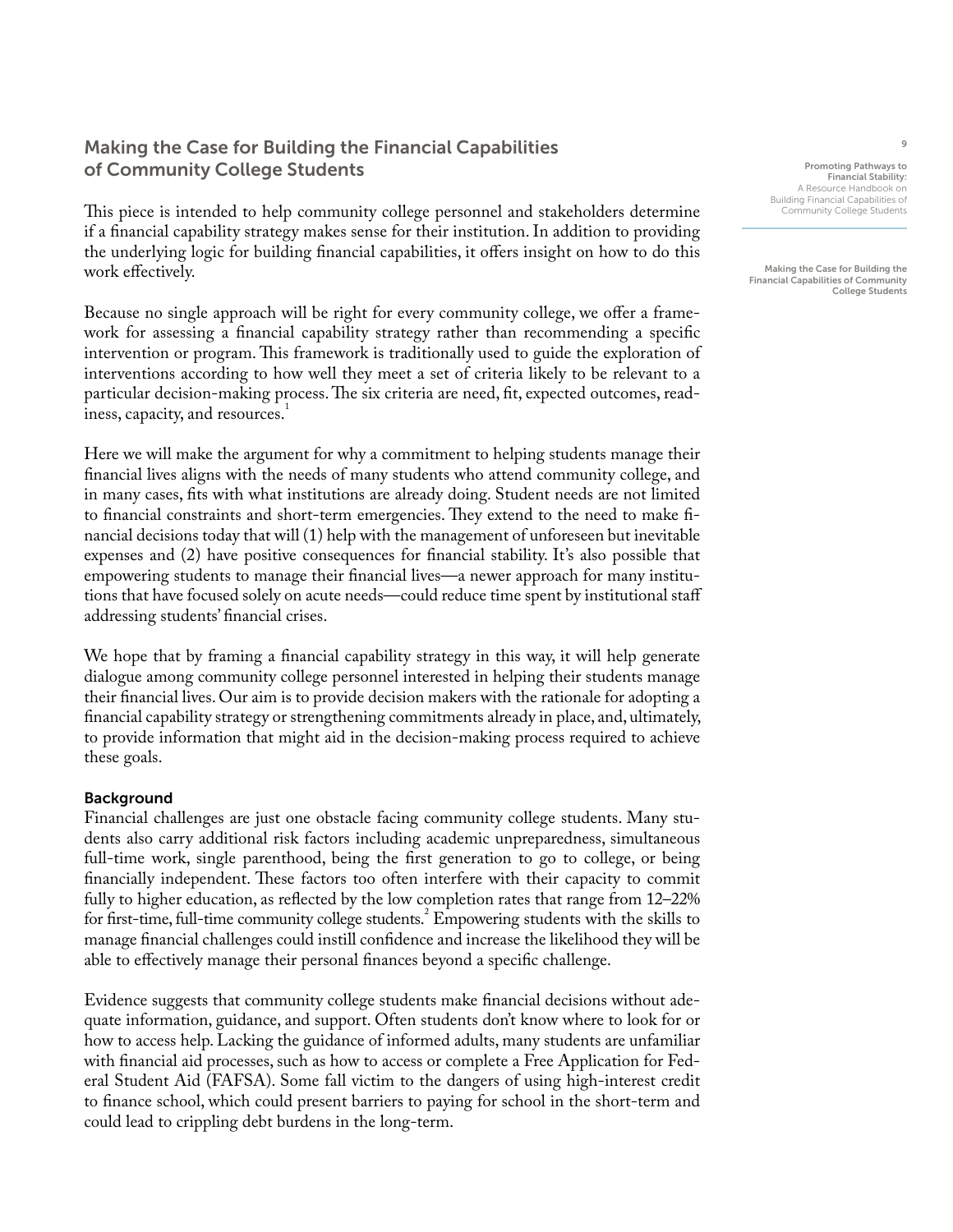The demographics of community college students—many of whom are racially and ethnically from minority groups, immigrants, female, and lower-income—are associated with lower levels of financial literacy.<sup>3</sup> As a result, community college students may be more prone to vulnerability when it comes to making financial decisions while in school. Increasing their capacity to manage their financial lives—whether by using money management and savings strategies on a daily basis or by leveraging more flexible student loans responsibly over the course of their education—greatly improves the prospects for financial security later in their lives.

The need for improved levels of financial capabilities among students is real. Concerted efforts to promote financial competency accrue potential benefits to both students and educational institutions seeking strategies that contribute to student success by removing some of the barriers to students' ongoing investment of resources in their education. These barriers include lack of resiliency in the face of unforeseen expenses, the inability to balance competing financial demands, and a disregard for setting financial goals.

The concern for longer-term financial competency distinguishes college-based programs that help to integrate financial capabilities into daily life from approaches designed only to address in isolation, for example, a particular student's financial challenge or crisis. Integrating the tools of proactive financial management into daily life stands a real chance of ensuring that the student is better prepared for future challenges.

So, what we're advocating is an approach that doesn't replace basic financial aid or assistance but rather complements traditional efforts to address need.

### A Framework for Assessing a Financial Capability Strategy

Our goal is to clearly justify why it makes sense for community colleges to commit to helping students manage their financial lives effectively. We do this by showing how well such a strategy aligns with the needs of many students who attend community college, how it fits with what institutions are already doing in many cases, and by describing the types of outcomes that can be expected when efforts are well-informed and sufficiently evaluated. A number of field-tested options have been implemented already, so institutions just beginning to consider how to build financial capabilities among their students are not venturing into uncharted terrain, as emphasized by the eight case studies included in this *Handbook*. The unique contexts of community colleges are also considered since constraints on resources and capacity can pose real or perceived barriers to moving forward with a strategy. Here we offer language to help justify a financial capability strategy along with decision-making tools intended to help institutions navigate these issues.

### Needs of Community College Students

Relative to four-year institutions, public two-year institutions serve more students who are first-generation college attendees, from disadvantaged backgrounds, single parents, non-native English speakers, pursuing GEDs, financially independent, and displaced workers. A study examining the prevalence of nontraditional characteristics (in this particular case, defined as financial independence, attending school part-time, delayed enrollment, working full-time, having dependents, being a single parent, having a GED or no high school diploma) found double the percentage of students presenting at least four of these characteristics at public two-year institutions relative to public four-year ones (see Figure 1). The inverse was true for the percentage of students characterized as traditional; more than double the percentage attended four-year institutions than two-year institutions.

Promoting Pathways to Financial Stability: A Resource Handbook on Building Financial Capabilities of Community College Students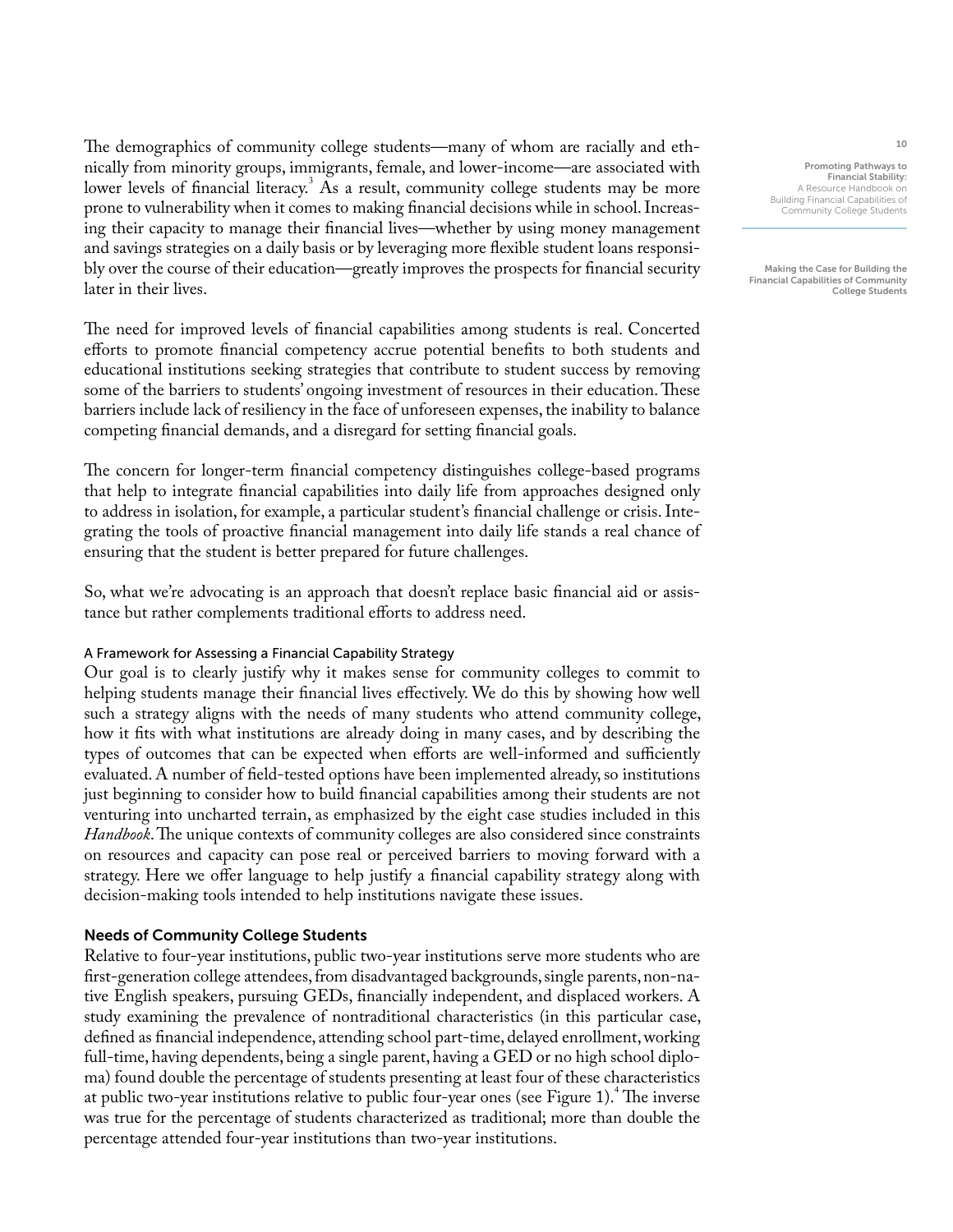

# Figure 1 Percentage of Undergraduates With Nontraditional Characteristics

Promoting Pathways to Financial Stability: A Resource Handbook on Building Financial Capabilities of Community College Students

Making the Case for Building the Financial Capabilities of Community College Students

Nontraditional students are more likely to leave post-secondary education without a degree or certificate and are at greater risk of dropping out during their first year than traditional students.<sup>5</sup> The priority of students having multiple nontraditional characteristics tends to be work. That is, they perceive themselves to be working at a job and simultaneously enrolled in classes; they may not characterize themselves foremost as a student who needs to have a job. In fact, the most common reason students drop out of college is to focus on work.<sup>6</sup> However, studies have shown that the effect of work on persisting at schooling is indirect and that it operates through delayed enrollment and enrolling part-time. A factor directly related to persistence is financial independence.<sup>7</sup> By definition, financial independence involves financial decision making on one's own and therefore may require learning by doing; but if decisions are uninformed, or even worse, based on poor advice, the student runs the risk of encountering pitfalls such as ensnaring debt (particularly of the magnitude required to finance an education) and financial fragility.

Some institutions also describe a student population having overlapping social service needs, such as domestic violence and homelessness (see the Mesa Community College case study). Combine such factors with the more common financial constraints found even among more traditional students of four-year institutions and the barriers to completion can be overwhelming. As noted earlier, this is reflected in the low completion rates for first-time, full-time community college students that range from 12–22%, depending on the time frame used (two years or three years, respectively). Enrollment decisions may be influenced by academic, emotional, familial, or relationship factors, but, inevitably, it is a financial decision. It may not be possible to address all of the circumstances complicating students' ability to complete their higher educational goals, but it is possible to address financial choices, which also play a role.<sup>9</sup>

To date, no research has rigorously demonstrated that community college students make ineffective financial decisions or have extremely low levels of financial capabilities. Yes, there have been attempts to assess community college students' fact-based knowledge of specific financial facts using the National Financial Capability Survey (discussed below). But there have been no rigorous attempts to assess student use of healthy financial management techniques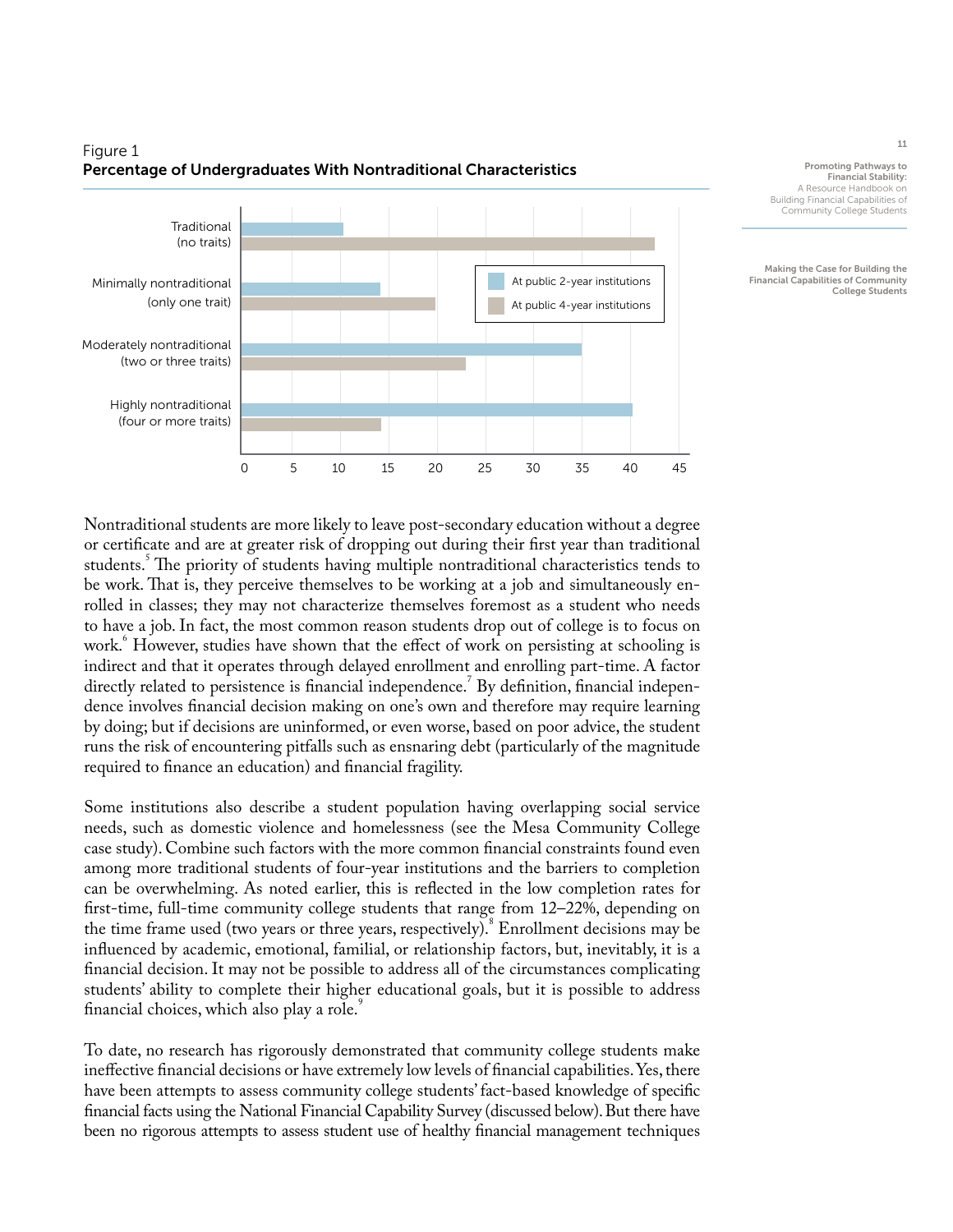and practices. Nevertheless, we do continue to see distressing patterns of financial behaviors and outcomes among the demographic groups served by community colleges. As stated earlier, community colleges typically enroll disproportionate numbers of low-income youth, women, legal immigrants seeking skills to expand their employment opportunities, and students from low-income, minority backgrounds. Research indicates that financial literacy levels are lowest among these demographic groups.<sup>10</sup>

Descriptive data from the Financial Industry Regulatory Authority (FINRA) 2012 National Financial Capability Study reveal significant distinctions between two-year and fouryear students demographically and on indicators of financial need and financial behaviors.<sup>11</sup>

- Relative to four-year institutions, in 2012 larger portions of community college students were female, minority, supported dependents, and/or were classified as lower-income.
- Higher portions of community college students reported engaging in more risky financial behaviors, such as borrowing from payday lenders, relative to those at fouryear institutions.
- A lower percentage of community college students report having student loans. This aligns with observations that community college students underutilize financial aid, for reasons thought to include a lack of basic understanding of financial planning, difficulty accessing financial aid services, distrust of government, or reluctance to take on debt. $12$

Financial literacy levels, financial fragility (defined as confidence in one's ability to come up with \$2,000 if an unexpected need arose within the next month), and lack of emergency savings did not differ significantly between the two groups. That the percentages were high in both groups may seem like cause for immediate concern. But more nuanced consideration of the data may suggest the following: In an emergency, two-year community college students, who are more likely to be financially independent than four-year students, may not have access to financial resources of family members. Whereas four-year students, who are more likely to be dependents, may report a lack of financial resources but, if needed, could access familial resources.<sup>13</sup>

Community college students have low levels of financial knowledge across a variety of topics, as numerous reports document. Young adults (usually defined as people between the ages of 18 and 30) display low levels of knowledge about savings, investments, credit cards, and student loans. Studies of high school students and working-age young adults also reveal poor understanding of fundamental economic concepts.<sup>14</sup> Community college students in particular have lower level mathematics preparation, which is highly correlated with objective measures of financial knowledge.<sup>15</sup> In the 1990s, 44% of those who started in community colleges did not reach algebra I in high school, compared with 11% of those who entered four-year colleges.<sup>16</sup> Moreover, financial choices may be particularly consequential depending on where community college students are in their life course.<sup>1</sup>

For students, unforeseen financial events such as unexpected increases in tuition or living expenses, car repairs, or medical bills may interfere with their ability to meet their financial obligations. Researchers have argued that these "unforeseen events" are due to poor planning. Although most students come to college with an academic plan, few come with a well-defined financial plan.<sup>18</sup>

Promoting Pathways to Financial Stability: A Resource Handbook on Building Financial Capabilities of Community College Students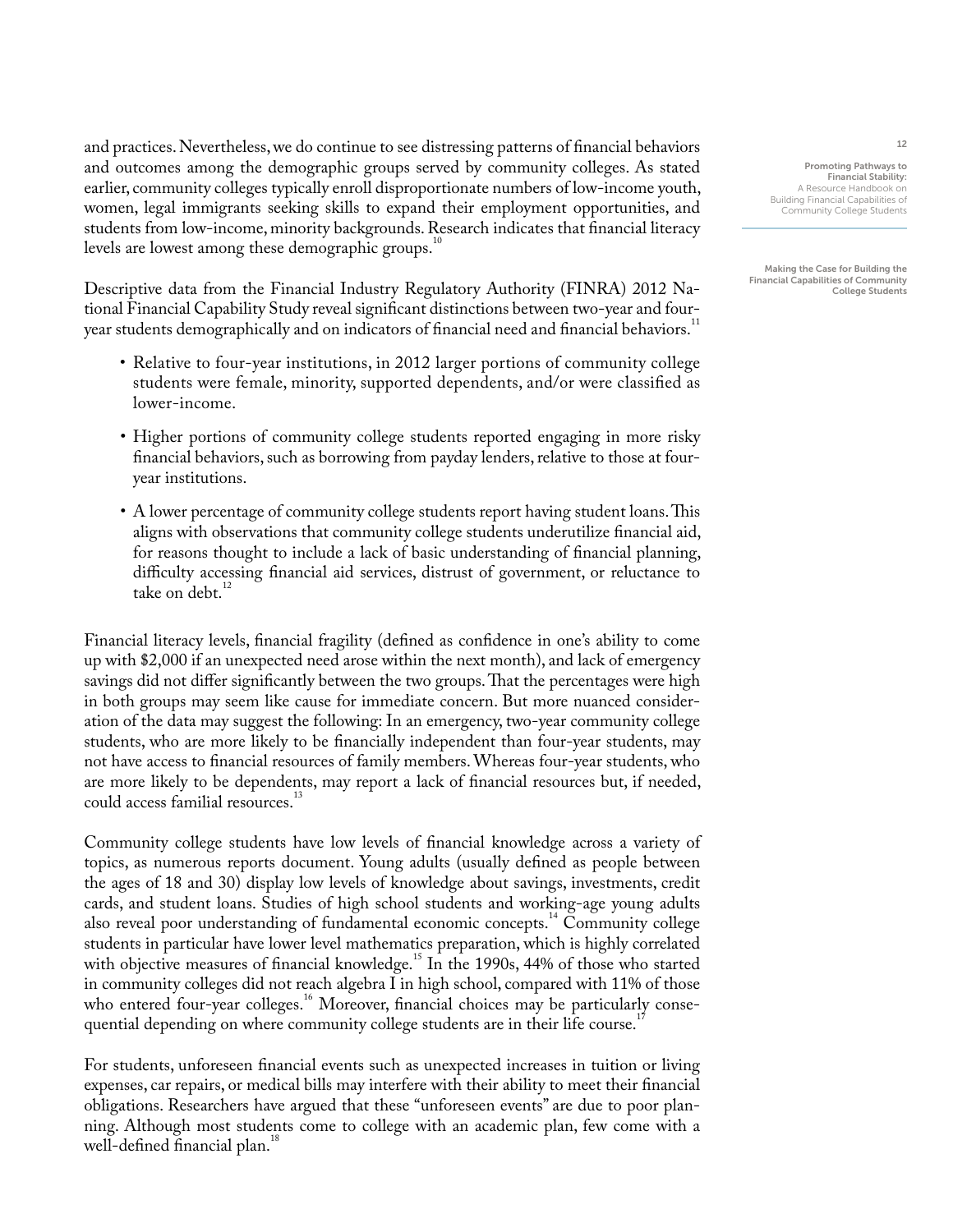### Table 1

## Descriptive Characteristics of Participants in the FINRA 2012 National Financial Capability Study by Type of Educational Institution

|                                                                                                                                                                              | Community<br>College<br>$(N = 552)$ | Four-year<br>Institution<br>$(N = 972)$ |
|------------------------------------------------------------------------------------------------------------------------------------------------------------------------------|-------------------------------------|-----------------------------------------|
| Demographic characteristic                                                                                                                                                   |                                     |                                         |
| Female                                                                                                                                                                       | 53%                                 | 46%                                     |
| Minority                                                                                                                                                                     | 55%                                 | 48%                                     |
| Has dependent(s)                                                                                                                                                             | 41%                                 | 31%                                     |
| Household received state/federal benefits (e.g., Supple-<br>mental Security Income, Temporary Assistance for Needy<br>Families, unemployment benefits) in the last 12 months | 23%                                 | 16%                                     |
| Lives with parents, family, friends, or roommates                                                                                                                            | 42%                                 | 50%                                     |
| Lives with spouse/partner                                                                                                                                                    | 39%                                 | 28%                                     |
| <b>Financial indicators</b>                                                                                                                                                  |                                     |                                         |
| Student loans                                                                                                                                                                | 44%                                 | 62%                                     |
| Difficulty covering monthly expenses                                                                                                                                         | 70%                                 | 61%                                     |
| No emergency savings (i.e., funds set aside to cover<br>three months of expenses)                                                                                            | 61%                                 | 55% (NS)                                |
| Financially fragile (inability to come up with \$2,000 in a<br>month, if the need arose)                                                                                     | 49%                                 | 46% (NS)                                |
| Low financial literacy (score based on five-item financial<br>literacy quiz <sup>19</sup> )                                                                                  | 77%                                 | 74% (NS)                                |
| Non-bank borrowing                                                                                                                                                           | 46%                                 | 39%                                     |

NS = not a significant difference

The good news is that while young adults have measurably low levels of financial literacy, they have professed an interest in increasing their knowledge in this area. A Sallie Mae survey on credit card use among undergraduate students revealed that 84% of students said they needed more education on financial management topics.<sup>20</sup>

Studies also show that while community college students are less likely to utilize conventional financial aid such as federal grants and loans, they're more likely to take on risky debt than their four-year counterparts. According to a study examining the use of private loans taken out by community college students, more than half did not first exhaust options for more affordable and flexible federal aid options.<sup>21</sup> Among those eligible for a Federal Pell Grant (aid that does not need to be paid back), significantly more students pursued this type of aid in the 2007–2008 academic year at four-year colleges (77%) than two-year colleges (58%), despite higher eligibility levels among community college students.<sup>2</sup>

Students who are eligible and do apply for a Federal Pell Grant can receive no more than six maximum awards over their lifetime.<sup>25</sup> Currently, one group left vulnerable by the limitations placed on Pell awards are students required to complete remedial coursework before they're able to take college-level classes. Remedial courses in math and reading, for instance, cost money but do not earn college-level credits. So students in financial need who are required to take remedial classes—about a quarter of community college students in 2007–2008—are consuming a finite resource when they use Pell Grant awards to cover the costs of remedial coursework.<sup>24</sup>

13

Promoting Pathways to Financial Stability: A Resource Handbook on Building Financial Capabilities of Community College Students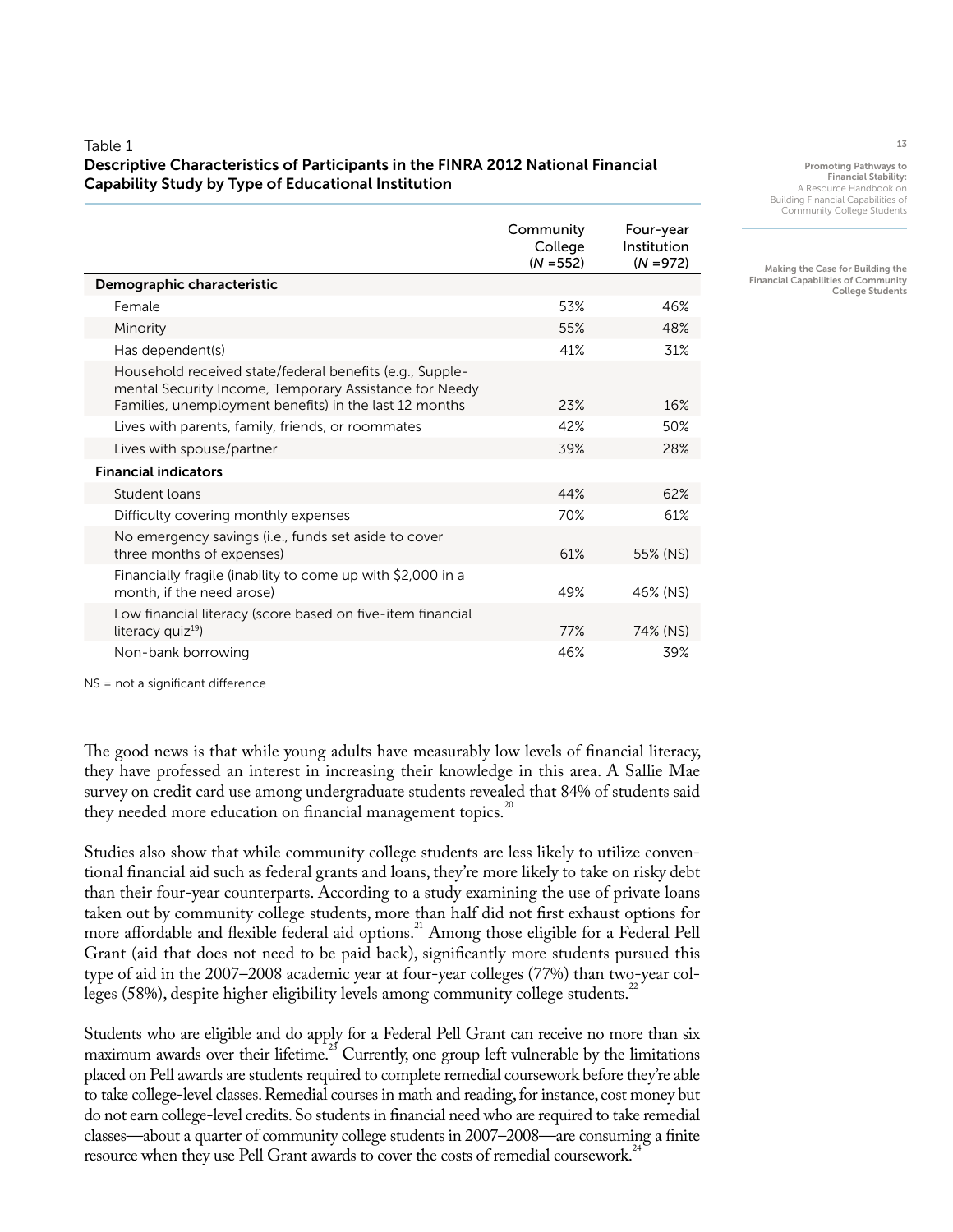Among community college students, those who take out student loans borrow significantly lower amounts than student borrowers at four-year institutions due to the difference in tuition costs. However, on average, the default rates are higher among community college students who borrow.<sup>25</sup> According to the U.S. Department of Education, the two-year default rate (defined as the percentage of students who default within two years of entering repayment) ranged from 12% in 2009 to 15% in 2011 among borrowers who attended public two-year institutions, whereas the rate ranged from 5% to 7% for the same years among borrowers who attended public four-year institutions.<sup>26</sup> Reasons for default could be tied to job placement and income level once borrowers enter repayment. However, it's also likely that a student's financial capabilities play a role. Knowledgeable about seeking help to avoid credit harm, a financially capable borrower might be aware of the flexible repayment options for federally backed student loans and so might take advantage of those options to protect the borrower's credit.

Why are community college students so deficient in financial capabilities? Financial socialization may be a relevant factor. Results from a longitudinal study of students at a public four-year institution have revealed three patterns of financial identity that are associated with financial behavior. Although the study was not completed among community college students the patterns may still offer insight. Researchers identified three groups including students who followed their parents' financial management style, students who engaged in more communication with their parents about finances and sought ways to enhance their knowledge and skills in managing their personal finances, and students who distanced themselves from their parents' style and were not committed to a particular financial management style.<sup>27</sup>

Differing degrees of "financial parenting"—the extent to which financial direction and knowledge sharing had been provided by parents or guardians—were reflected in these identities along with their associated financial capabilities. The second group of students who developed their own financial management style reported engaging in more positive financial practices than the other two groups. The students who neither modeled their parents nor developed a financial management style of their own reported engaging in the least number of positive financial behaviors. This study speaks to the critical role of financial socialization in shaping financial behaviors. The demographic characteristics discussed previously that typify many community college students may be associated with less routinized, skills-based "financial parenting" taking place during adolescence and early adulthood. Efforts by community colleges to build financial capability programs could provide the missing skills and mentoring these young people need to achieve financial competence.

Community colleges have traditionally worked to address students' financial needs, such as dealing with financial crises that immediately threaten the student's ability to stay in school. But often this work does not build financial capabilities. Key to building financial capabilities is getting students to plan for the future and connect the dots between their actions today and their financial health tomorrow.

For example, a more financially capable student…

- is aware of how her spending decisions today will affect her ability to weather an emergency, such as a car repair, tomorrow;
- is more likely to avoid over-borrowing on credit cards or student loans and thinks about the consequences of how she decides to make payments;

Promoting Pathways to Financial Stability: A Resource Handbook on Building Financial Capabilities of Community College Students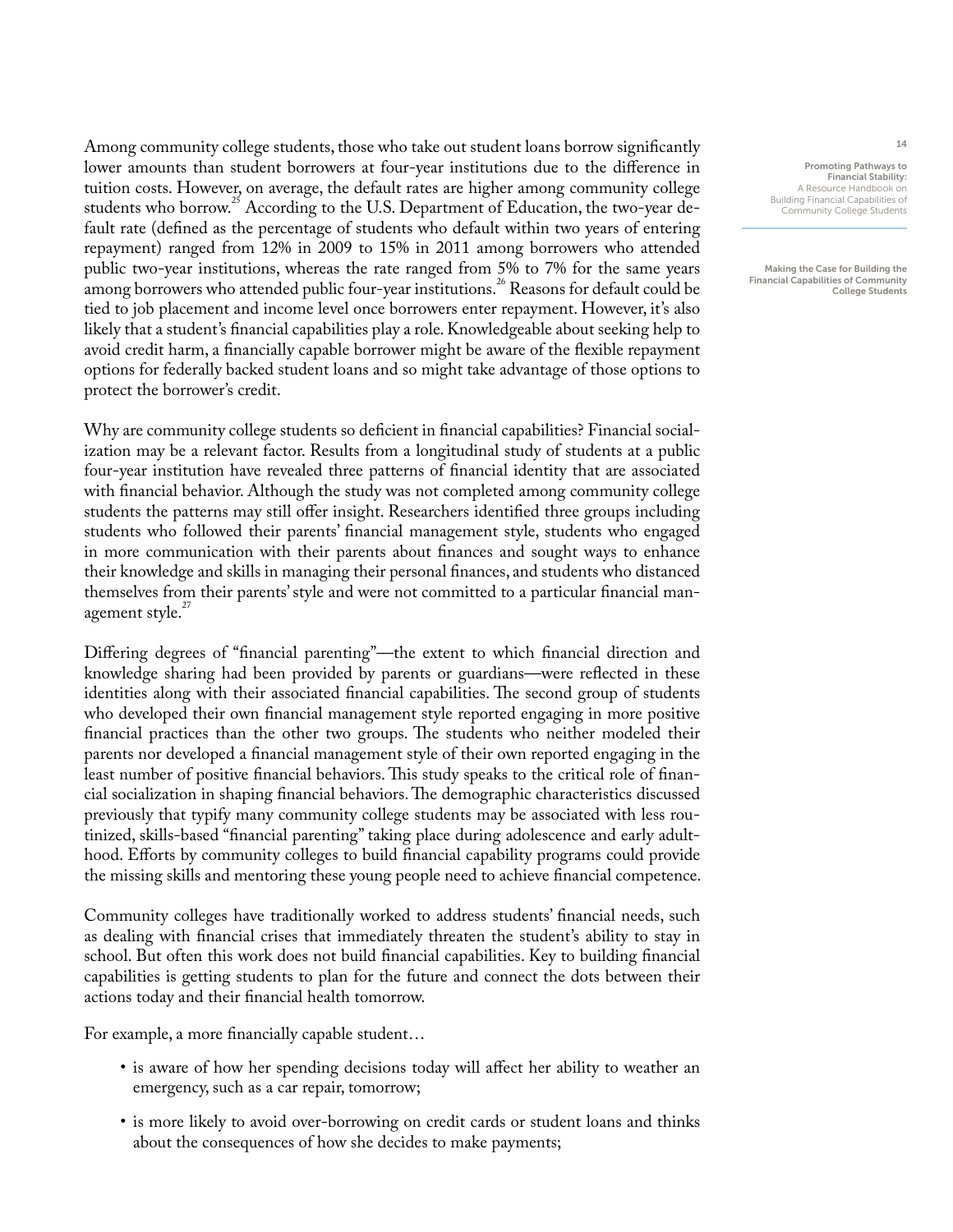- is confident in her ability to seek help from trustworthy sources when needed and to avoid predatory ones;
- is aware of the importance of setting financial goals in order to achieve future financial wellness;
- and, of greatest relevance, acts accordingly.

This sort of behavior doesn't fully eliminate financial challenges from a student's life, but it does change the role they will play. While it may seem self-evident that students could benefit from strengthened capabilities to manage their financial lives, how exactly to go about doing this work and how the benefits play out in a community college context are less obvious.

### Evidence for a Financial Capability Strategy and Expected Outcomes

The evidence on financial capability efforts is mixed, so we don't know yet what works.<sup>28</sup> However, it's likely that interventions capable of changing behavior *will* work. Part of what we're encouraging is to attempt interventions that are aimed at changing behavior. At the same time, it is necessary to carefully measure outcomes as part of program design so that we can all determine *what works*. Here we share examples of mixed findings and offer explanations and implications for efforts moving forward.

Results have been mixed for a number of reasons. First, the field of financial capabilities is new, and efforts continue to be refined and improved through the use of evaluation techniques and the application of research and theory. Second, the outcomes that are regarded as unsupportive of financial capability efforts were, in many instances, based on a different paradigm. That stream of work made use of financial education to transmit knowledge in hopes of increasing levels of financial literacy thought to be associated with positive financial behaviors. The shift to building financial capabilities and what that means in terms of program design and outcomes has been deployed for less time in the field. Findings from longitudinal studies about factors influencing positive financial behaviors, applications of theory to enhance program design, and the use of evaluation techniques to improve programs and demonstrate outcomes hold promise for the field of financial capabilities.<sup>2</sup>

Before summarizing findings and areas of opportunity for the field of study, we ask readers to consider an underlying question: What are the expected outcomes of being a financially capable student? The question assumes that the student has already become a financially capable person regardless of how this came about. Because we are assessing a strategy rather than any single intervention, it is important to examine this fundamental question.

### Underlying Logic of Financial Capabilities

Managing personal finances is necessary to participate in society independently. The level of effectiveness of managing personal finances separates a financially capable person from a less capable one. This can lead to vastly different outcomes both on a daily basis as well as into the future. Quality financial decision making on a daily basis is indicated in Figure 2 as the use of money management techniques and savings strategies. These daily habits are categorized as present-oriented in Figure 2, since there are likely to be opportunities every day to behave this way. Opportunities to spend less and save more occur daily by distinguishing between needs versus wants, sticking to a specified budget, and by saving even small amounts. This has the potential to yield a growing reserve of

Promoting Pathways to Financial Stability: A Resource Handbook on Building Financial Capabilities of Community College Students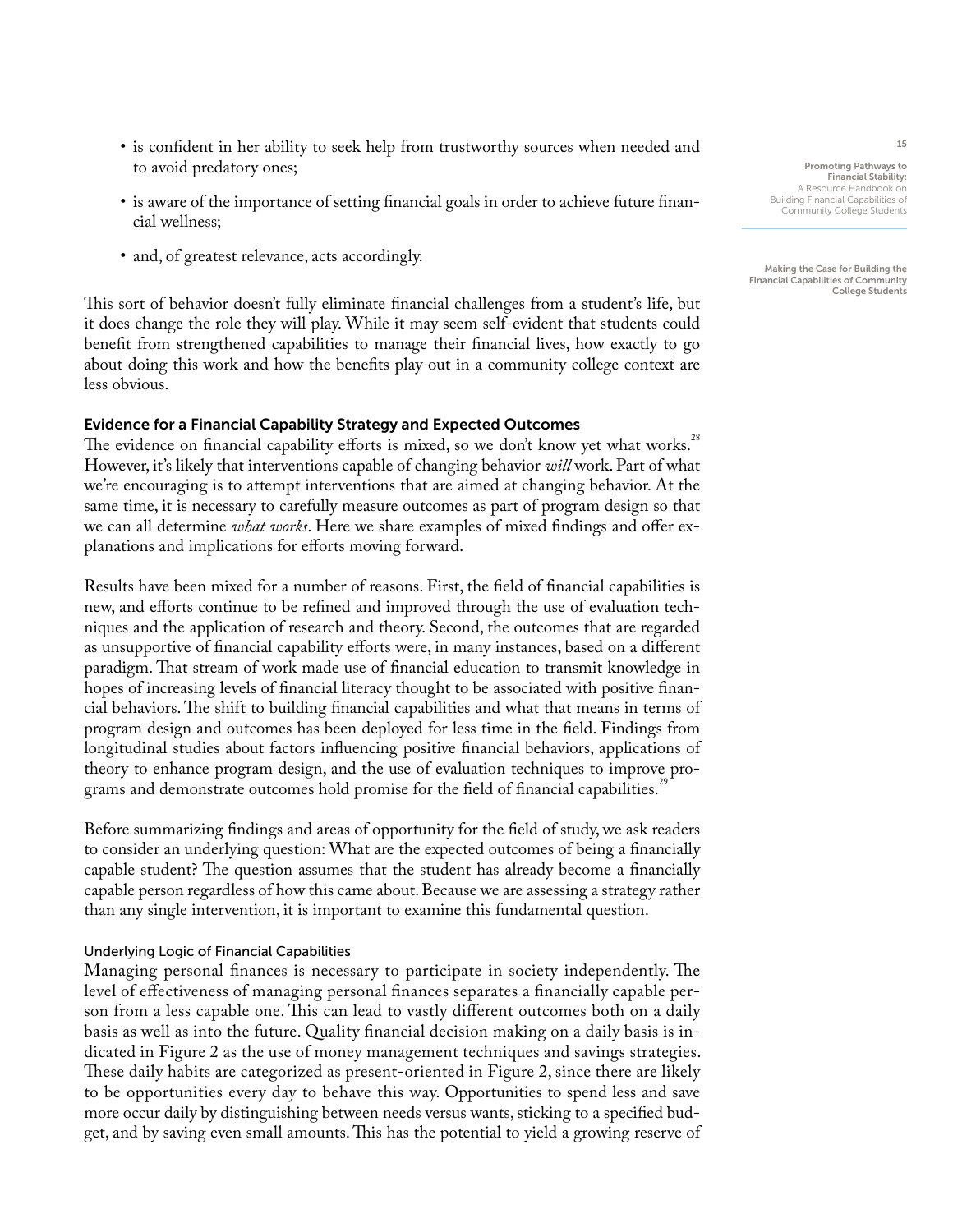emergency savings, which builds resiliency to unforeseen expenses, allowing for continued persistence in activities likely to foster economic mobility.<sup>30</sup> For community college students struggling to make ends meet financially, the ability to weather unplanned expenses may serve as at least one protective factor against educational and even occupational disruptions. Quality decisions likely to be made on a less frequent basis but having consequences of greater magnitude appear in Figure 2 as borrowing wisely, repaying responsibly, and planning to invest. These are categorized as future-oriented because of their significance to one's future ability to accumulate assets. Responsible borrowing and repayment directly affects credit that enables asset purchases, which a financially capable person aspires to make in order to build his or her future net worth. While the outcomes shown in Figure 2 are applicable beyond community college students, especially given the increased emphasis on individual responsibility in the new post-2008 economy, they are relevant to challenges faced by both students and institutions.

Benefits are likely to accrue to both students and the institutions that serve them when students are better able to manage financial challenges and the institutions can spend less time in crisis management mode. Furthermore, the more often student loan borrowers are responsible in their repayment of debt, the greater the likelihood that institutions can avoid the threat of sanctions for student loan borrowers who go into default.<sup>32</sup>

#### Figure 2

## Potential Outcomes of Effectively Building Financial Capabilities Among LMI Students



\*Activities such as completing coursework, being on-time and focused in the workplace, and engaging with mainstream institutions and systems (e.g., financial, educational, healthcare, etc.).

Promoting Pathways to Financial Stability: A Resource Handbook on Building Financial Capabilities of Community College Students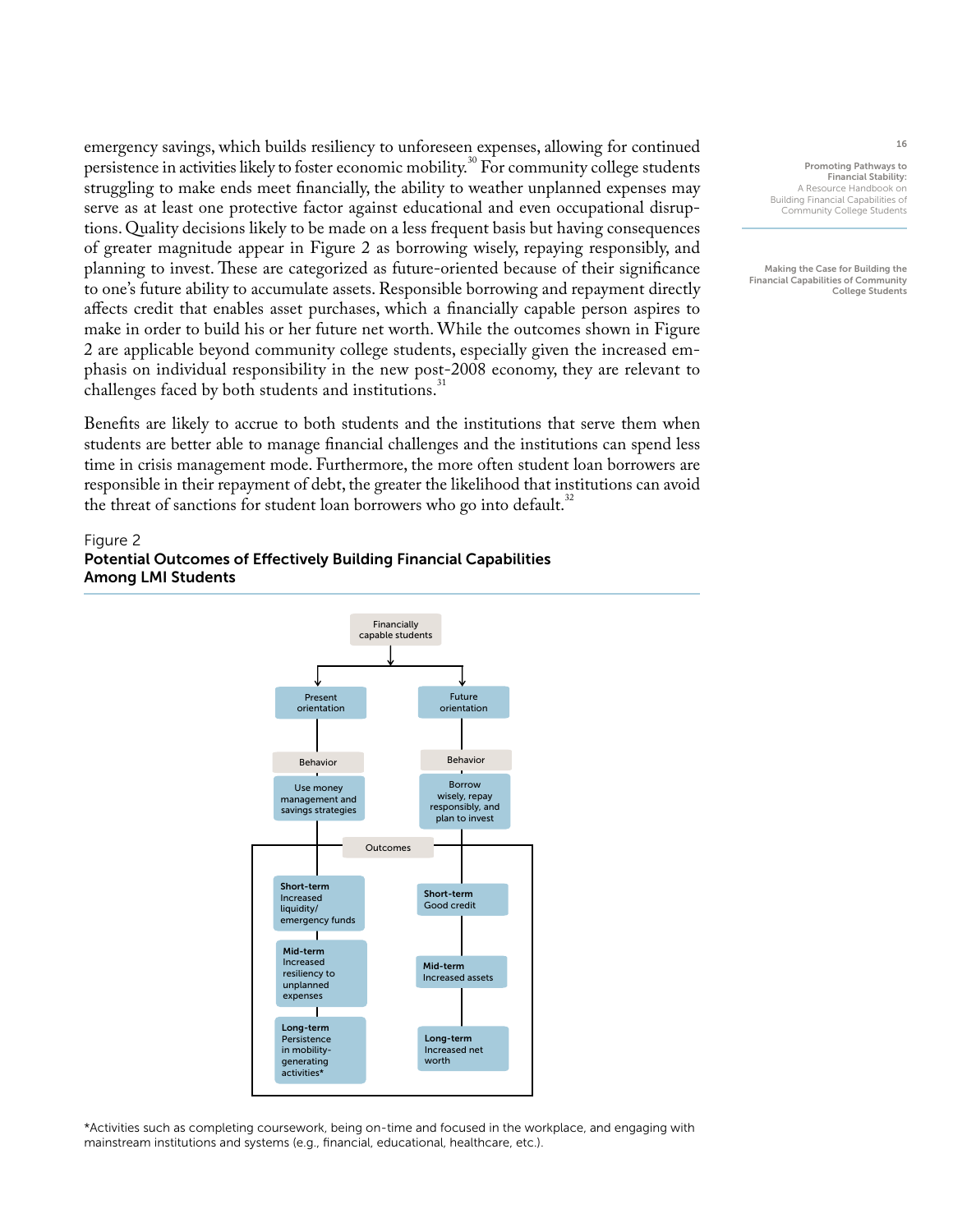## Review of the Literature

While consumer protections from predatory financial practices and access to safe financial products are important safeguards, decision making is a consumer's first line of defense. As such, there are benefits to optimizing the quality of our decisions in an ever changing financial marketplace and regulatory context. The question we now turn to is whether effective management of personal finances can be cultivated. Can it be taught and, if so, how? Research on the effectiveness of financial education has been mixed, but the reasons for this have important implications for the improvement of efforts.

Multiple studies have shown that exposure to financial education does not yield sustainable changes in financial behavior. $33$  Some studies have shown that numeracy and math skills have a greater influence on financial behaviors than financial education.<sup>34</sup> Even measured financial literacy has been shown to have only modest effects on financial behaviors, which might suggest that efforts designed to increase financial literacy levels may be targeting the wrong factor.<sup>35</sup> Compelling questions raised by these studies are whether the programs were designed or implemented poorly, whether measurement of the efforts was insufficient (i.e., were they measuring the wrong things), or whether it's just not possible to change financial behaviors.

Different explanations of why it is so difficult to influence financial behaviors exist. One view is contextual, with a focus on the circumstances of poverty, including education, health, living conditions, political representation, and numerous demographic and geographic variables.<sup>37</sup> According to this view, low-income people live in sociological, political, and economic conditions that lead to suboptimal consumer financial outcomes. Limited financial literacy is one of many contributing factors in environments where suboptimal financial behaviors are prevalent.

The second view focuses on personality traits, where, for instance, factors such as impulsiveness may be associated with inefficient information processing, and lower self-control may affect one's ability to cope with ambiguity.<sup>38</sup> IQ is also relevant insofar as it affects one's ability to envision the future consequences of decisions and actions.<sup>39</sup>

A third view focuses on institutional factors: Financial behavior can only improve to the degree that financially knowledgeable people can access financial institutions and instruments. In the financial realm, if one cannot apply knowledge, it becomes worthless. Research has shown that experience transforms knowledge into aptitude.<sup>40</sup> For this reason, some propose that by definition, financial capabilities include access to both the knowledge and the tools to make better financial decisions.

This is concerning for all members of society but particularly lower-income persons who are likely to be left more vulnerable by poor quality financial decisions than less constrained persons. For instance, while all segments of the population are better off making quality financial decisions rather than uninformed and potentially harmful ones, the concern for low-income segments of the population is that poor financial decision making can be particularly catastrophic when already facing financial constraints that tend to signal the absence of a protective buffer from mistakes.

An alternative explanation surrounding the uncertainty of "what works" in the financial capability space relates to the measurement of efforts. Many evaluation studies on the effectiveness of financial education have lacked sufficient detail about the different elements that make up Promoting Pathways to Financial Stability:

A Resource Handbook on Building Financial Capabilities of Community College Students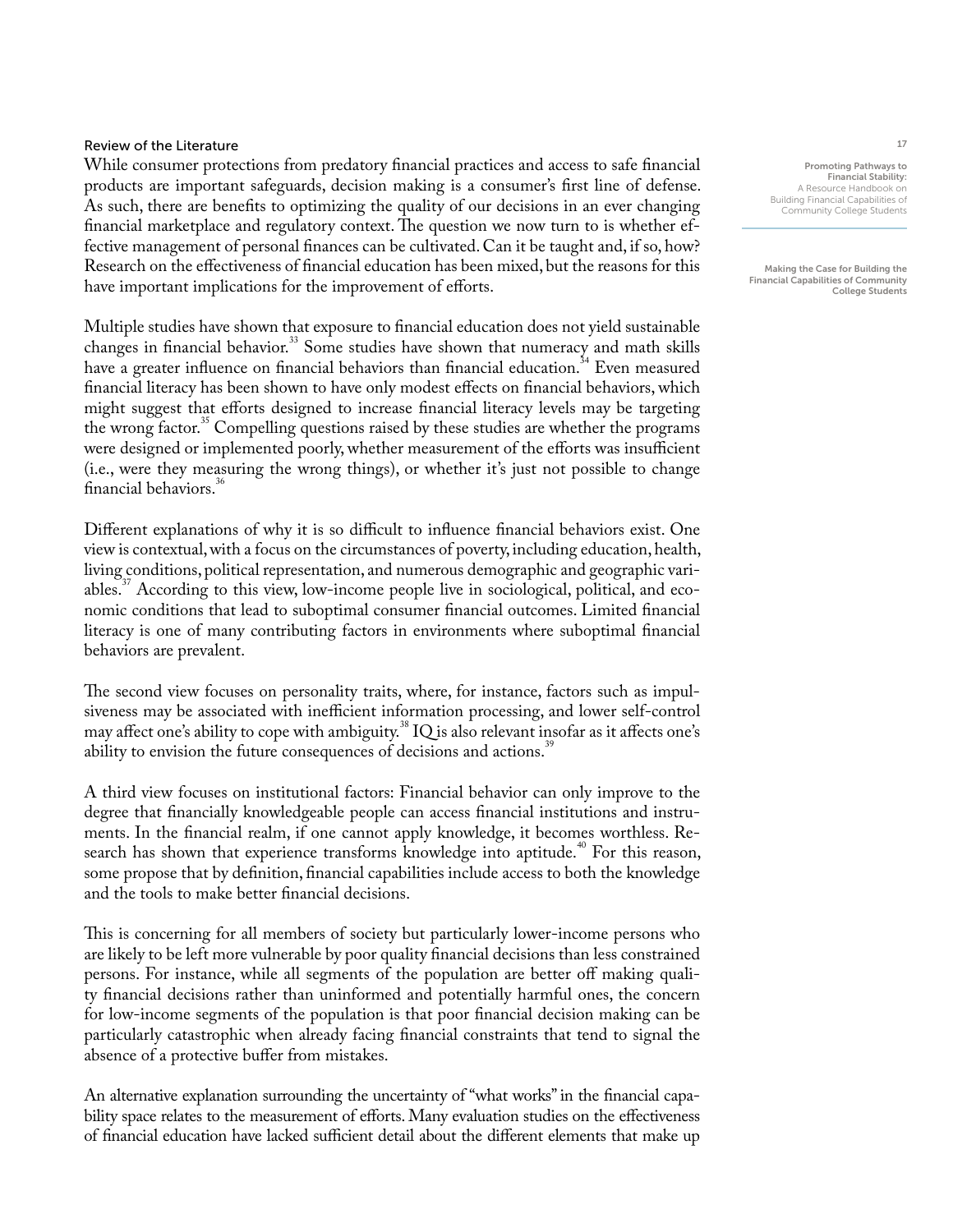the program model being delivered. It's common for studies to exclude what would be valuable detail on the instructor, the instructed, and the instructing. Such details would yield useful information to the field of study in terms of why certain efforts have been ineffective and where the greatest gains have been made.<sup>41</sup> Furthermore, the ways in which financial knowledge and financial behaviors are measured vary and may not always be applicable or theory-based. Measures of objective forms of financial knowledge have made a significant contribution to the field dedicated to the effective management of personal finances. Questions about compound interest, inflation, interest rates, mortgage payments, and stocks and mutual funds have enabled a consistent measure of financial knowledge that has allowed for benchmarking by national entities such as FINRA and studies examining the role of financial knowledge in behavior change.<sup>42</sup> There is value to assessing knowledge levels in this way, but it has led to a practice problem whereby practitioners might teach the content related to similar measures of objective or fact-based knowledge even if it's not suitable for their particular audience. For youth and low- to moderate-income audiences who might not be in a position to save regularly or might not practice budgeting that would enable them to save regularly, learning about compound interest and inflation might not help them to engage in the more basic practices that are likely to be relevant to those just starting to earn and those who may be starting to take a more active role in their finances. Consequently, efforts may be designed to cultivate unrealistic behaviors in a given audience. They may be evaluated in relation to unrealistic standards rather than the basic behaviors that are prerequisites for more sophisticated financial practices.

We do not know whether individuals who are not practicing money management and savings strategies or who may be engaging in risky financial practices, such as over-borrowing at suboptimal rates, would even benefit from learning about compound interest, inflation, and stocks and mutual funds. Is this relevant content to them? Would this address their most pressing needs? In any event, these tend to be included in definitions of a financially literate person. As a result, efforts have, in part, been assessed on the basis of related knowledge gains rather than on the basis of knowledge of practical rules-of-thumb and the ability and propensity to apply what is learned.

This is a definitional problem that has, in many instances, resulted in a mismatch of information delivered, the standards by which efforts are assessed, and the information actually needed. This is demonstrated by studies finding stronger outcomes for more practical forms of training than those emphasizing underlying principles. For instance, a rigorous study using random assignment of business owners into two types of financial training classes found that those who received a rules-of-thumb–style training that emphasized easily implemented decision-making rules managed their business' finances more effectively than those who received training on the fundamentals of business accounting.<sup>43</sup> There is a continued role for research and theory in the development and design of practice so that what is found to influence financial behavior continues to be incorporated into and used to refine efforts.

In response to claims that financial education is ineffective, within the last few years, the approach has changed. Initially, there was more emphasis on increasing levels of financial literacy through financial education. Financial literacy tends to be used synonymously with knowledge although there have been multiple definitions offered that bring in skills and abilities and the application of those skills and abilities to varying extents.<sup>44</sup> The shift to financial capabilities expands upon knowledge building to include skills building and the application of knowledge and skills through access to opportunities to apply them.

Promoting Pathways to Financial Stability: A Resource Handbook on Building Financial Capabilities of Community College Students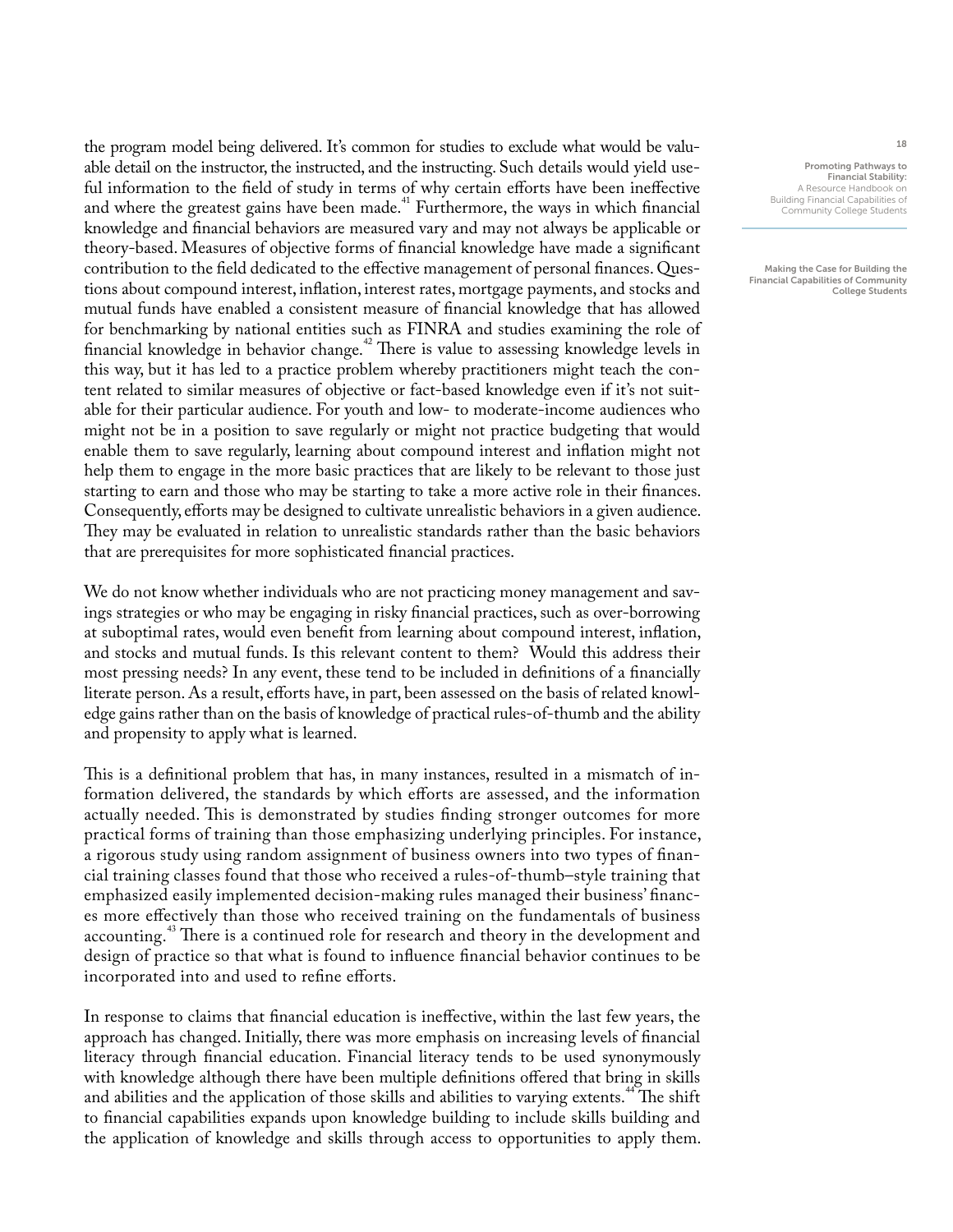Without opportunities to apply knowledge and skills, it's unlikely that behavior change will result. The mechanisms that are most likely to give way to behavior change are receiving increased attention, and the extent to which they are directly applied to financial capability efforts should yield improved outcomes.

Scholars argue that knowledge is unlikely to lead to behavior unless one has the confidence to complete an action.<sup>45</sup> To fully understand the influence of different mechanisms on behavior change, it's necessary to conduct longitudinal studies. A longitudinal study of a cohort of University of Arizona students has revealed certain factors to be relevant to positive financial behaviors, defined as tracking monthly expenses, spending within a budget, paying off credit cards in full each month, saving money each month, investing for longterm financial goals, and learning about money management.<sup>46</sup> The study found that attitudes, efficacy (perceived ability), and control (perceived control over one's finances) were predictive of positive financial behaviors and that certain types of knowledge were more predictive of attitudes, efficacy, and control than others. Research suggests that the presence of these factors relates to socialization and financial parenting, which is useful for thinking about ways to cultivate them in individuals who have not been exposed to role models or communication about managing personal finances.<sup>47</sup> For instance, efforts must include opportunities to directly apply knowledge and skills gains in order to produce confidence and greater perceived control. The experience gained may serve as a feedback mechanism that simulates feedback received through socialization processes.<sup>48</sup>

Subjective knowledge—based on participants' beliefs of their knowledge level—was more predictive than objective knowledge—as measured by a 15-item true/false financial quiz. This is not to say that objective knowledge isn't important, since it has been shown to be associated with positive financial behaviors, as indicated by a study of college students' objective knowledge of credit that was associated with reductions in risky paying and borrowing behaviors.<sup>49</sup> But efforts that neither strive to build levels of subjective knowledge nor measure changes in subjective knowledge may be missing an opportunity to increase their effectiveness. Similarly, as the role of confidence and financial self-efficacy in promoting positive financial behaviors is gaining clarity, ensuring that practitioners are aware of this and have a tool for measuring it may lead to increased effectiveness of their efforts.<sup>50</sup>

Some noteworthy theoretical perspectives with implications for practice and interpretation of effectiveness studies include what is termed a "stages of change" approach and a socialization perspective.

The stages of change approach has been applied to behavior change models in other fields such as substance abuse treatment and criminal justice.<sup>51</sup> Scholars have recommended applying the stages of change approach to efforts designed to elicit behavior change surrounding the management of personal finances.<sup>52</sup> The benefits of a stages of change approach, which assesses participants on the basis of their readiness to change, is that it can provide practitioners with a guide to matching the appropriate level of service intensity and content to a participant's readiness level. A student who takes part in an effort to learn how to manage his personal finances more effectively but who refuses to stop eating out with friends every night of the week might require a different approach than a student who is working to save but still admits to feeling tempted to buy things she doesn't need on occasion. A socialization perspective acknowledges that we not only continue to change developmentally throughout life but also our life circumstances often change, which can affect the financial decisions we make and the type of guidance we're giving and receiving when

Promoting Pathways to Financial Stability: A Resource Handbook on Building Financial Capabilities of Community College Students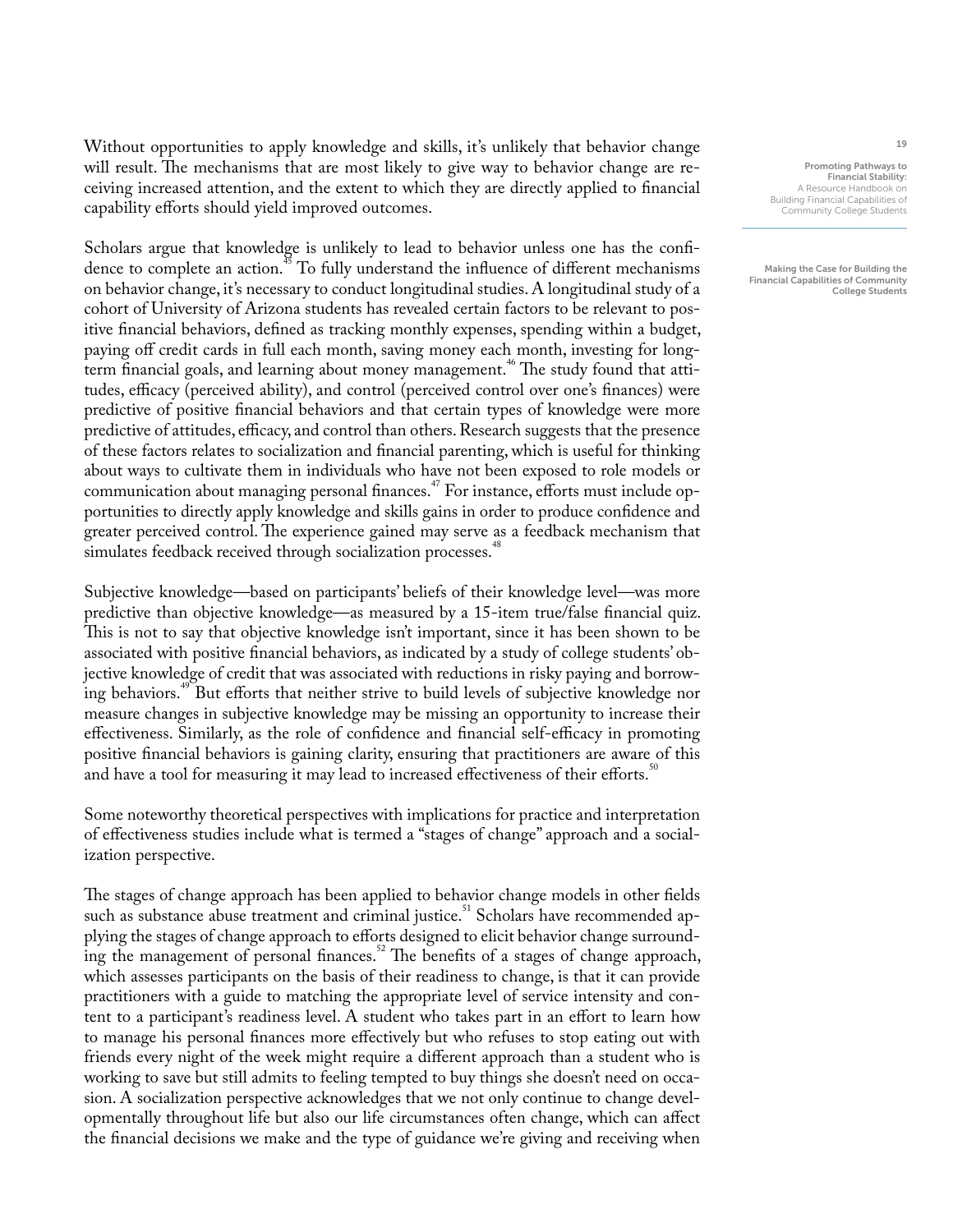it comes to financial practices.<sup>53</sup> A couple may start off with moderate financial capabilities. But after years of one partner managing the finances, in the event that the couple separates, one partner may become much less confident in managing her finances with her newfound independence than when she first entered the relationship.

Both theoretical perspectives offer a lens through which to interpret effectiveness studies (e.g., was the effort a "one-size-fits-all" approach or was readiness level considered?) and to potentially improve efforts.

Another way to achieve effectiveness of efforts is to use of tools of evaluation. These tools are intended not just for assessing effectiveness and identifying features that are working well but also to aid in continuous program improvement. These tools can help grow the field of financial capabilities and cultivate increasingly effective methods for promoting positive financial behaviors.

The need for students to be engaging in positive financial behaviors and the expected outcomes of financial capability efforts are compelling reasons to adopt a strategy or to strengthen existing efforts. But it's also useful to put this work into an institutional context since priorities, resources, and capacity vary from one institution to the next.

## Fit, Resource Availability, and Capacity to Implement

Each of these three areas is specific to an institution or organizational entity. Here we're referring to the fit of a financial capability strategy with an institution along with the availability of resources and capacity to implement efforts at the institutional level. The other three criteria—needs, expected outcomes, and readiness of efforts—refer to characteristics of the audience and the efforts as opposed to those of the organizational entity.

A financial capability strategy fits with community colleges for a number of reasons beyond just need. These institutions are already serving a captive audience engaged in the learning process and, in many instances, providing nonacademic supports to these students, often in an ad hoc manner.<sup>34</sup> Community colleges are under increased scrutiny to produce better outcomes despite constrained resources. Therefore they are likely to benefit from strategies designed to help students mitigate at least some of the challenges interfering with their continued pursuit of higher education. The reality of constrained institutional resources may seem like a reason not to adopt a new strategy or expand efforts already in place. However, clear evidence exists from other institutions that have implemented and even scaled up efforts institutionally. If the work is considered to be a high priority, there are ways to overcome resource constraints.

The case study section of this *Handbook* includes an example of an institution that held a particular financial stability center model as such a high priority that staff spent more than a year learning as much as they could about the model prior to securing funds required for implementation (see the SparkPoint Center at Skyline College). Another case study describes a financial aid advisor who was so concerned by the lack of guidance student loan borrowers were receiving surrounding their refund checks that she began an ad hoc peer mentoring program with just three work study students. The effort later received funding and grew to include a more robust effort consisting of six mentors at each of the college's five campuses with physical space dedicated by the college (see Valencia's Financial Learning Ambassadors Program). There are also instances of shifting from heavy reliance on grant funding to institutionalized models, enabled by demonstrating the gains achieved, as in the case

Promoting Pathways to Financial Stability: A Resource Handbook on Building Financial Capabilities of Community College Students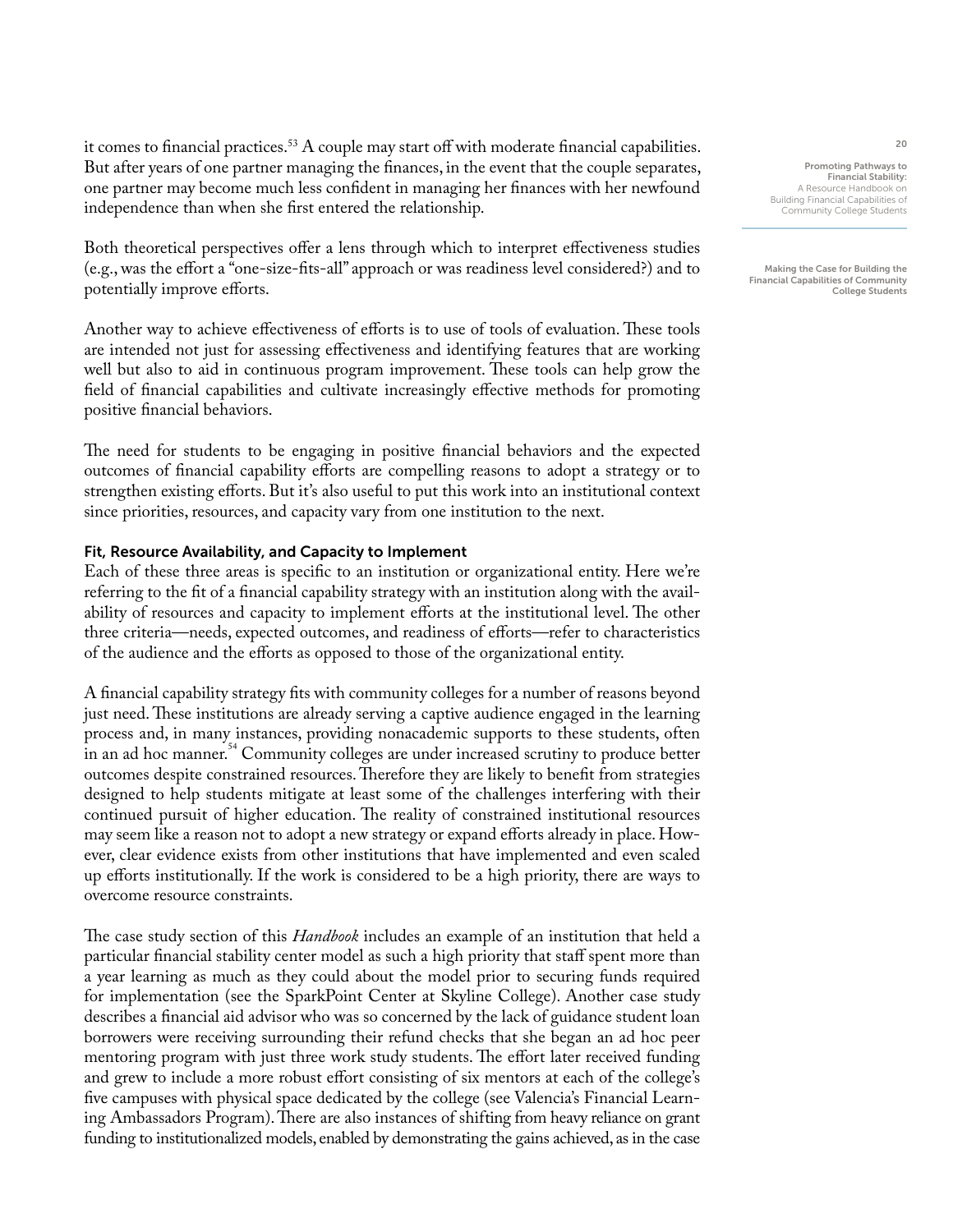of Central New Mexico's Connect program. Distinct from but related to resource availability is capacity to implement, which addresses the extent to which an institution can commit to quality implementation.

Quality implementation sounds like an obvious aim, yet it's not always simple to achieve. It's possible to deviate from the plan—to serve individuals who don't quite meet stated eligibility criteria, to deliver a smaller dosage than recommended by a model, or to share information that departs from the intended content. These could be but are not necessarily related to resource availability. There are ways to support quality implementation, such as through data tracking and careful monitoring of processes, through careful consideration of staff or partner selection and cultivation of staff through training, and by gathering feedback from individuals served, staff/partners, and other key stakeholders.

The important takeaway when considering fit, resources, and capacity at the institutional level is to be mindful of how aligned a strategy may be with each of these at the present time. But it is also essential to be mindful of where potential may exist, given that the ability to demonstrate a strong fit with mission and priorities may serve as a catalyst to find needed resources and to support quality implementation.

This brings us to the sixth criterion that is related to what an institution is going to implement. A consideration of options that exist and have been field-tested with some success is a good place to start. This is generally referred to as the readiness of options.

### Seminars **Workplace** education Classroom education One-on-one coaching Credit counseling Financial advisors Product design & disclosures Text/email alerts In-line messaging Online curricula Education gaming Social media Personal financial management interfaces High Touch Low Touch Financial Communication Financial Knowledge Financial Engagement Low High

## Figure 3 A Framework for Financial Capability Innovation

Degree of Consumer Commitment

Source: Joshua Sledge, Jennifer Tescher, and Sarah Gordon, *From Financial Education to Financial Capability: Opportunities for Innovation*, Center for Financial Services Innovation (an affiliate of BankShore Corp.), 2010.

Promoting Pathways to Financial Stability: A Resource Handbook on Building Financial Capabilities of Community College Students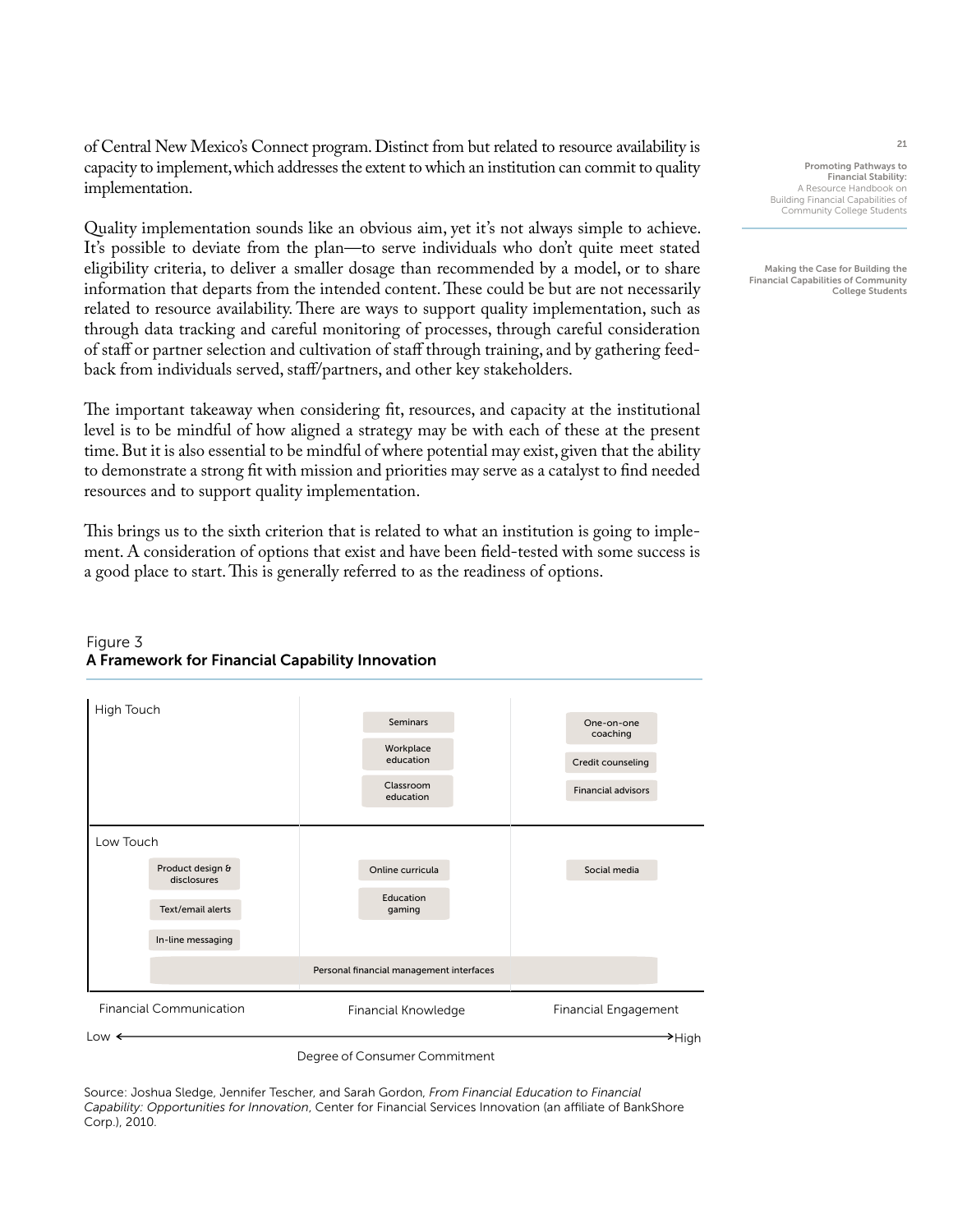## Readiness of Options

Readiness of options as applied to the exploration of a financial capability strategy refers to the range of methods for building the financial capabilities of students and the extent to which field expertise exists to support the work. Specific interventions are continually being developed, so a list of actual efforts would only be representative of a snapshot in time. But a useful framework for describing efforts places them along continuums of delivery intensity and consumer commitment, as shown in Figure 3.<sup>55</sup>

The effectiveness of delivery methods offered in Figure 3 is subject to the design and implementation of specific efforts. The delivery method is closely tied to resource availability, and there are likely to be tradeoffs between intensity and consumer commitment. The more intense the effort, such as one-on-one financial coaching, the greater the hypothesized impact but the lower the extent of outreach to students, given the amount of resources per student needed. In contrast, the less intense the effort, such as using text alerts to encourage savings, the greater the number of students who can be reached but with potentially less impact. Tradeoffs occur in either instance, but there is a certain utility to thinking about efforts in this way, since institutions differ and may weight options on the basis of the perceived benefits and alignment with the institution and the needs of its students.

As indicated in the case studies presented in the *Handbook*, some community colleges have put efforts in place and have achieved successful implementation, as indicated by an institutional willingness to continue, expand, or institutionalize the efforts. Implementation does not happen without field expertise, and, in many instances, partnerships with experts are a key component of the programs. The case studies describe two examples of educational, matched savings programs; two examples of Annie E. Casey Foundation Center for Working Families models; a peer-to-peer mentoring program; a multi-method financial literacy center; a financial coaching model; and an online financial education program. The efforts range in intensity of service delivery and reach of students as well as their reliance on partnerships.

## Conclusion

Community colleges are under increased scrutiny to improve student outcomes despite the reality of constrained institutional budgets and challenging student needs. Building the financial capabilities of community college students is likely to benefit the institutions as well as the students served. Historically, community colleges have been responding to financial need, but, as evidenced by the high dropout rates and time spent responding to students' nonacademic needs, additional strategies are needed. A commitment to helping students manage their financial lives more effectively is likely to benefit students during their college days and beyond.

A financially capable student will be conscious of the consequences of her daily financial decision making and those with longer term consequences. She'll strive to put herself in a favorable position for the future, for instance, by ensuring that her borrowing and repayment behavior will lead her to good credit, which is required for accessing assets affordably. She'll also apply easily implemented tools, such as splitting her purchase decisions into the things she really needs versus those she wants since each dollar saved on a want could help weather the next unforeseen expense. In the event that unforeseen expenses no longer cause disruptive emergencies in her life, she'll be able to balance competing demands on her time and finances. These are essential elements for a financially stable life, especially among populations struggling to manage life's demands with fewer resources.

Promoting Pathways to Financial Stability: A Resource Handbook on Building Financial Capabilities of Community College Students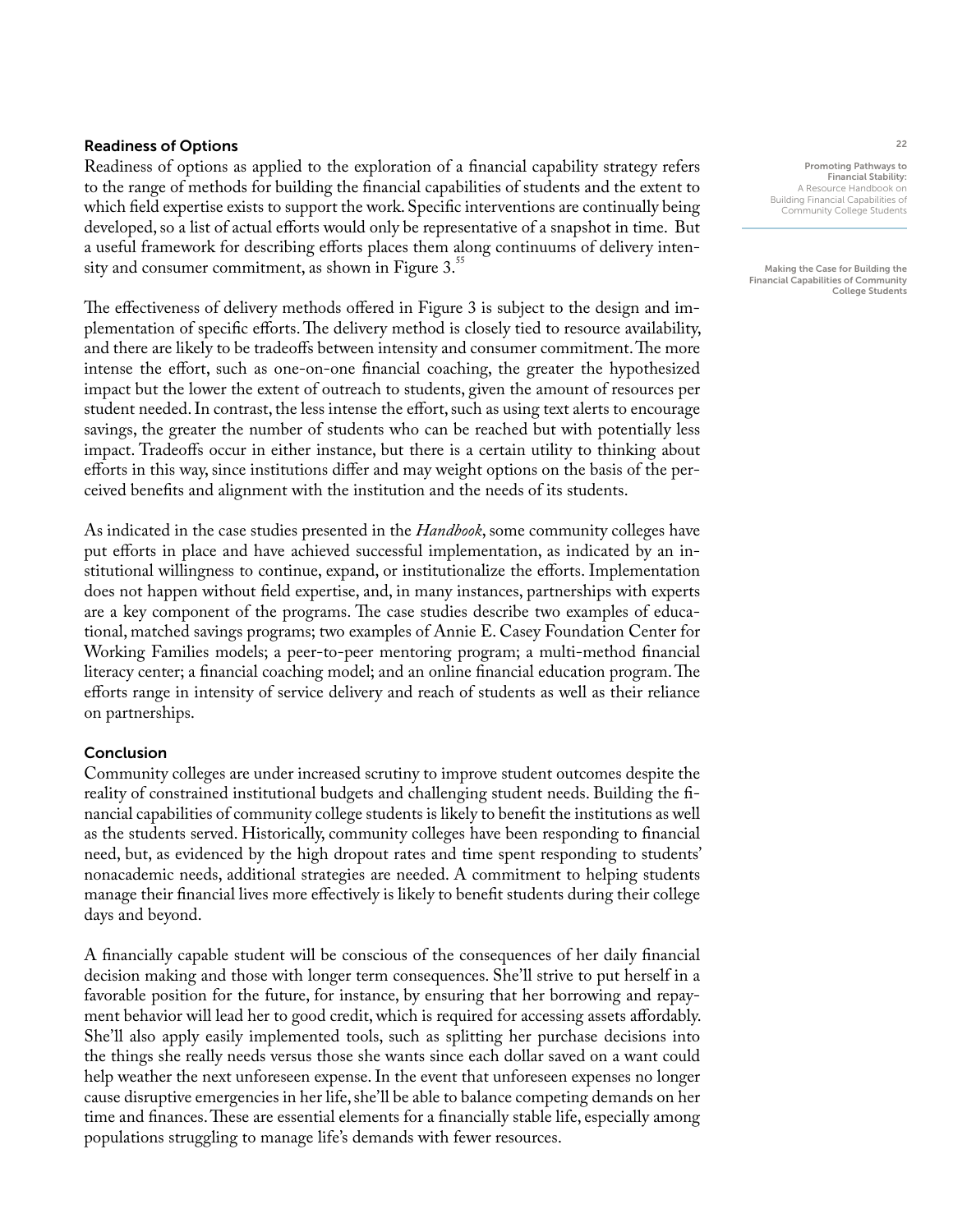Moving from a historic focus on treating financial needs that may cause college disruption to empowering students to manage their financial lives more independently and effectively is new territory for many community colleges. Institutions already committed to these outcomes may be convinced of the value but uncertain about how best to proceed. As demonstrated in this assessment and illustrated by the eight case studies in the *Handbook*, there are multiple field-tested options for building financial capabilities, which means that resources exist for shared learning and informing approaches. And although "what works" has yet to be sufficiently determined, we do know that research and theory offer promising directions for financial capability work, as does the proper use of tools of evaluation. One size does not fit all. Although a widespread need exists for improved financial decision making across the LMI populations who are overrepresented in community college settings, how to go about building their financial capabilities is rooted in individual need and shaped by institutional resources and institutional capacity to do the work. Here we have attempted to provide justification for moving in this direction, to offer decision-making tools applicable to effort selection, and to share insights for achieving effectiveness in the delivery of efforts.

### Endnotes

- 1 Karen Blase, Laurel Kiser and Melissa Van Dyke, *The Hexagon Tool: Exploring Context* (Chapel Hill, NC: University of North Carolina, National Implementation Research Network, FPG Child Development Institute, 2013).
- 2 Laura Horn, *Tracking Students to 200 Percent of Normal Time: Effect on Institutional Graduation Rates* (U.S. Department of Education, National Center for Education Statistics, 2010), <http://nces.ed.gov/pubs2011/2011221.pdf>.
- 3 Annamaria Lusardi, *Financial Literacy: An Essential Tool for Informed Consumer Choice?*, NBER Working Paper No. 14084 (Cambridge, MA: National Bureau of Economic Research, 2008), doi: 10.3386/w14084. Angela C. Lyons, "A Profile of Financially At-Risk College Students," *Journal of Consumer Affairs 38, no. 1* (2004): 56–80.
- 4 Susan Choy, *Nontraditional Undergraduates*, NCES 2002-012 (Washington, DC: U.S. Department of Education, National Center for Education Statistics, 2002).
- 5 Ibid.
- 6 Jean Johnson et al., *With Their Whole Lives Ahead of Them: Myths and Realities About Why So Many Students Fail to Finish College* (Public Agenda report for the Bill & Melinda Gates Foundation) (New York: Public Agenda, 2009).
- 7 Laura J. Horn and C. Dennis Carroll, *Nontraditional Undergraduates, Trends in Enrollment From 1986 to 1992 and Persistence and Attainment Among 1989–90 Beginning Postsecondary Students* U.S. Department of Education, Office of Educational Research and Improvement, National Center for Education Statistics, NCES 97–587 (Washington, DC: U.S. Government Printing Office, November 1996).
- 8 Horn, *Tracking Students to 200 Percent of Normal Time* (2010).
- 9 Mark Kantrowitz, *FAFSA Completion Rates by Level and Control of Institution* [\(FinAid.org](http://www.FinAid.org): October 2009), [http://www.](http://www.finaid.org/educators/20091014fafsacompletion.pdf) [finaid.org/educators/20091014fafsacompletion.pdf.](http://www.finaid.org/educators/20091014fafsacompletion.pdf) Thomas L. Harnisch, *Perspectives: Boosting Financial Literacy in America: A Role for State Colleges and Universities* (New York: American Association of State Colleges and Universities, Fall 2010). Johnson et al., *With Their Whole Lives Ahead of Them* (2009).
- 10 Lusardi, *Financial Literacy: An Essential Tool?*, (2008). Lyons, "A Profile of Financially At-Risk College Students" (2004).
- 11 Gary Mottola, *Insights from the National Financial Capability Study* (Washington, DC: FINRA Investor Education Foundation, June 14, 2013).
- 12 Kantrowitz, *FAFSA Completion Rates* (2009). JBL Associates Inc., *Successful Practices That Address the Underutilization of Financial Aid in Community Colleges* (New York: College Board, College Board Advocacy and Policy Center, May 2010). Advisory Committee on Student Financial Assistance, *Apply to Succeed: Ensuring Community College Students Benefit from Need-Based Financial Aid* (Washington, DC: ACSFA, September 2008). Sara Goldrick-Rab, *Promoting Academic Momentum at Community Colleges: Challenges and Opportunities*, CCRC Working Paper No. 5 (New York: Columbia University, Teachers College, Community College Research Center, February 2007). Deborah A. Santiago and Alisa Cunningham, *Student Aversion to Borrowing: Who Borrows and Who Doesn't* (Washington, DC: Institute for Higher Education Policy and Excelencia in Education, December 2008). J. King, *Missed Opportunities Revisited: New Information on Students Who Do Not Apply for Financial Aid* (issue brief ) (Washington, DC: American Council on Education, February 2006).

Promoting Pathways to Financial Stability: A Resource Handbook on Building Financial Capabilities of Community College Students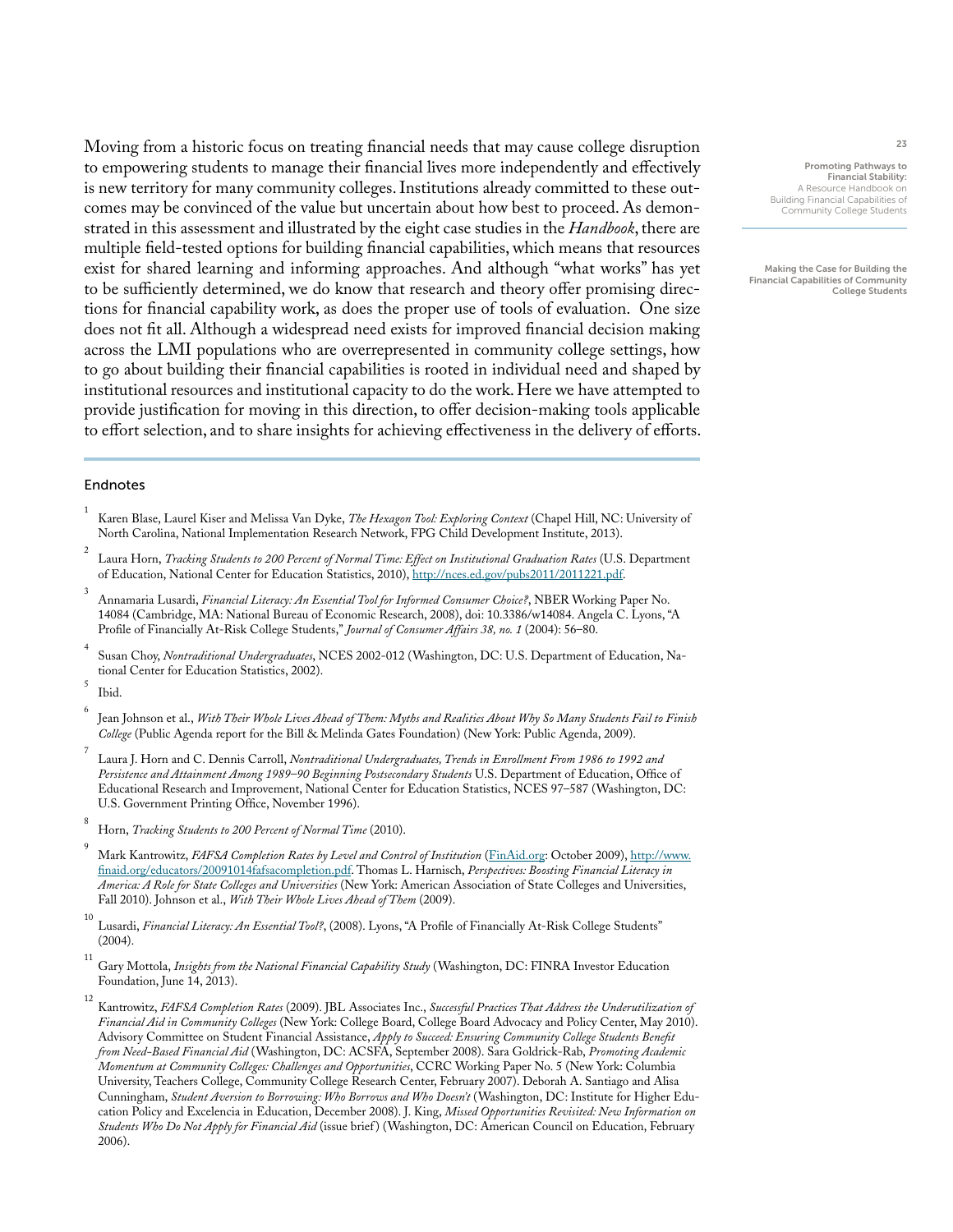13 Choy, *Nontraditional Undergraduates* (2002).

- 14 National Council on Economic Education, *Survey of the States: Economic and Personal Finance Education in Our Nation's Schools in 2004* (Washington, DC: NCEE, March 2005). Retrieved on November 30, 2005, from [http://www.ncee.](http://www.ncee.net) [net](http://www.ncee.net). Lewis Mandell, *2004 Personal Financial Survey of High School Seniors* (Washington, DC: Jump\$tart Coalition for Personal Financial Literacy), [www.jump\\$tartcoalition.org](http://www.jumpstartcoalition.org).
- 15 Shawn Cole, Anna Paulson and Gauri Kartini Shastry, "High School Curriculum and Financial Outcomes: The Impact of Mandated Personal Finance and Mathematics Courses," Harvard Business School, Working Paper 13-064, January 2013 (revised April 2014).
- 16 Clifford Adelman, *Moving Into Town—and Moving On: The Community College in the Lives of Traditional-age Students* (Washington, DC: U.S. Department of Education, 2005).
- 17 Harnisch, *Perspectives: Boosting Financial Literacy in America* (2010).
- 18 Haiyang Chen and Ronald P. Volpe, "An Analysis of Personal Financial Literacy among College Students," *Financial Services Review 7*, no. 2 (1998): 107–128. Angela C. Lyons and Jennifer L. Hunt, "The Credit Practices and Financial Education Needs of Community College Students," *Journal of Financial Counseling and Planning* 14, no. 1 (2003): 63–74.
- 19 Quiz includes questions on interest rate, inflation, bond price, mortgages, and risk.

20 Sallie Mae, *How Undergraduate Students Use Credit Cards* (Newark, DE: SLM Corp., 2009), [http://inpathways.net/](http://inpathways.net/SLMCreditCardUsageStudy41309FINAL2.pdf) [SLMCreditCardUsageStudy41309FINAL2.pdf.](http://inpathways.net/SLMCreditCardUsageStudy41309FINAL2.pdf)

- 21 Debbie Cochrane and Laura Szabo-Kubitz, *Still Denied: How Community Colleges Shortchange Students by Not Offering Federal Loans. Issue Brief*, Project on Student Debt (Oakland, CA: Institute for College Access & Success, 2011).
- 22 Kantrowitz, *FAFSA Completion Rates* (2009).
- 23 Sandy Baum and Judith Scott-Clayton, *Redesigning the Pell Grant Program for the Twenty-First Century*, Hamilton Project Discussion Paper 2013–04 (Washington, DC: Brookings Institution, October 2013).
- 24 Dinah Sparks and Nat Malkus, "First-Year Undergraduate Remedial Coursetaking: 1999–2000, 2003–04, 2007–08," *Statistics in Brief* (Washington, DC: Institute of Education Sciences National Center for Education Statistics, January 2013).
- 25 College Board, *Trends in Student Aid 2013*, College Board Trends in Higher Education Series (New York: College Board, 2013).

26 U.S. Department of Education <http://www2.ed.gov/offices/OSFAP/defaultmanagement/cdrschooltype2yr.pdf>.

- 27 Soyeon Shim et al., "Financial Identity-Processing Styles Among Young Adults: A Longitudinal Study of Socialization Factors and Consequences for Financial Capabilities," *Journal of Consumer Affairs* 47, no. 1 (2013): 128–52, doi:10.1111/ joca.12002.
- 28 Cole et al., *High School Curriculum and Financial Outcomes* (2014). Daniel Fernandes, John G. Lynch Jr. and Richard G. Netemeyer, "Financial Literacy, Financial Education, and Downstream Financial Behaviors," *Management Science* 60, no. 8 (2014): 1861–83.
- 29 Angela Lyons and Jing Jian Xiao, "Applying Behavior Science Theories in Financial Behaviors," in *Handbook of Consumer Finance Research*, ed. Jing Jian Xiao (New York: Springer, 2008), 69–81. Shim et al., "Financial Identity-Processing Styles Among Young Adults" (2013).
- 30 J. Michael Collins and Leah Gjertson, "Emergency Savings for Low-income Consumers," *Focus 30*, no. 1 (spring/summer 2013): 12–7 (Madison, WI: University of Wisconsin–Madison, Institute for Research on Poverty), [http://www.irp.](http://www.irp.wisc.edu/publications/focus/pdfs/foc301.pdf) [wisc.edu/publications/focus/pdfs/foc301.pdf](http://www.irp.wisc.edu/publications/focus/pdfs/foc301.pdf).
- 31 Justine S. Hastings, Brigitte C. Madrian and William L. Skimmyhorn, "Financial Literacy, Financial Education and Economic Outcomes," *Annual Review of Economics*, *Annual Reviews* 5, no. 1 (2013): 347-73, doi: 10.3386/w18412.
- 32 Shannon M. Looney, *Cohort Default Rates in Context* (Washington, DC: Institute for Higher Education Policy, December 2011).
- 33 Fernandes et al., "Financial Literacy, Financial Education, and Downstream Financial Behaviors" (2014).
- 34 Cole et al., *High School Curriculum and Financial Outcomes* (2014).
- 35 Fernandes et al., "Financial Literacy, Financial Education, and Downstream Financial Behaviors" (2013).
- 36 Ian Hathaway and Sameer Khatiwada, "Do Financial Education Programs Work," Federal Reserve Bank of Cleveland Working Paper 2008-WP-0803.
- 37 Anuj K. Shah, Sendhil Mullainathan and Eldar Shafir, "Some Consequences of Having Too Little," *Science 338*, no. 6107 (2012): 682–85.

Promoting Pathways to Financial Stability: A Resource Handbook on Building Financial Capabilities of Community College Students